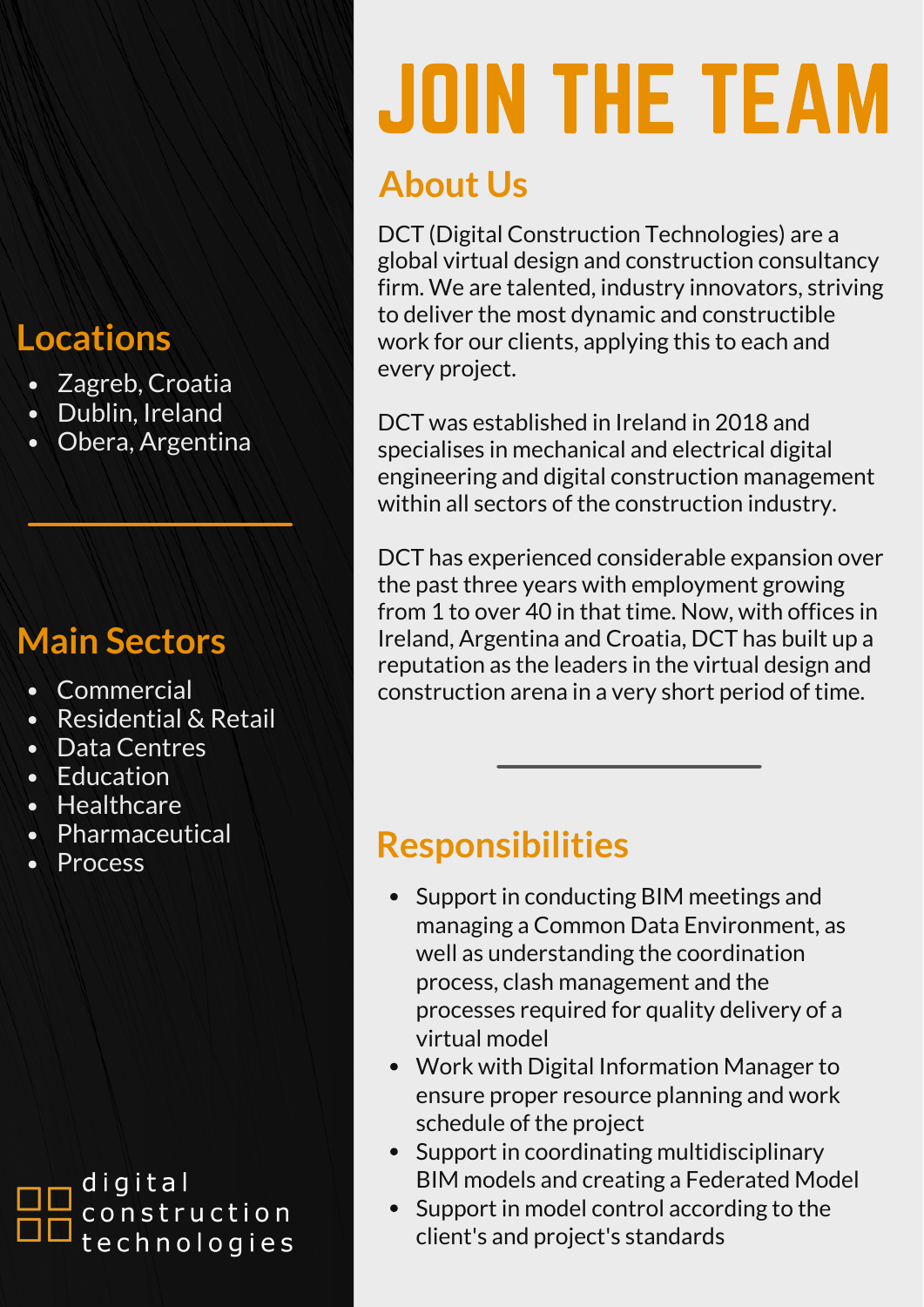#### **Digital Information Management Technician**

Zagreb Office, Full Time

# **To Apply**

Submit your CV to [info@dctgrp.hr](mailto:info@dctgrp.com) with the Reference ID in the subject line.

**Reference ID: Digital Information Management Technician-Job Application**

+385 (0)1 481 4856



www.dctgrp.com

Trg bana, Jelačića 3, Zagreb 10000, **Croatia** 

digital construction technologies

- Support in the development and writing of  $\bullet$ BIM documentation such as EIR, BEP, TIDP, MIDP, etc.
- Development, implementation and management of project's BIM processes
- Weekly preparation of project progress reports and project documentation
- Regular maintenance of knowledge about current and new technologies from the USA and other leading BIM / VDC countries

# **Our Ideal Candidate Has:**

- Degree in Civil Engineering, Construction Management or another relevant subject
- Minimum 2 years experience in the BIM field
- Good working knowledge of virtual design and construction software, including Revit, Navisworks, Bluebeam, Revizto software
- Good knowledge of M&E services and construction management process
- Previous experience of producing AutoCAD M&E services or Engineers drawings for new builds as well as refurbishments
- Excellent knowledge of the general building process and construction management
- Ability to prioritise workload according to deadlines
- Good communication skills and the ability to work as part of a team and be capable of constructing reports as required
- Strong IT skills to include Microsoft and G-Suite applications
- Excellent knowledge of written and spoken English